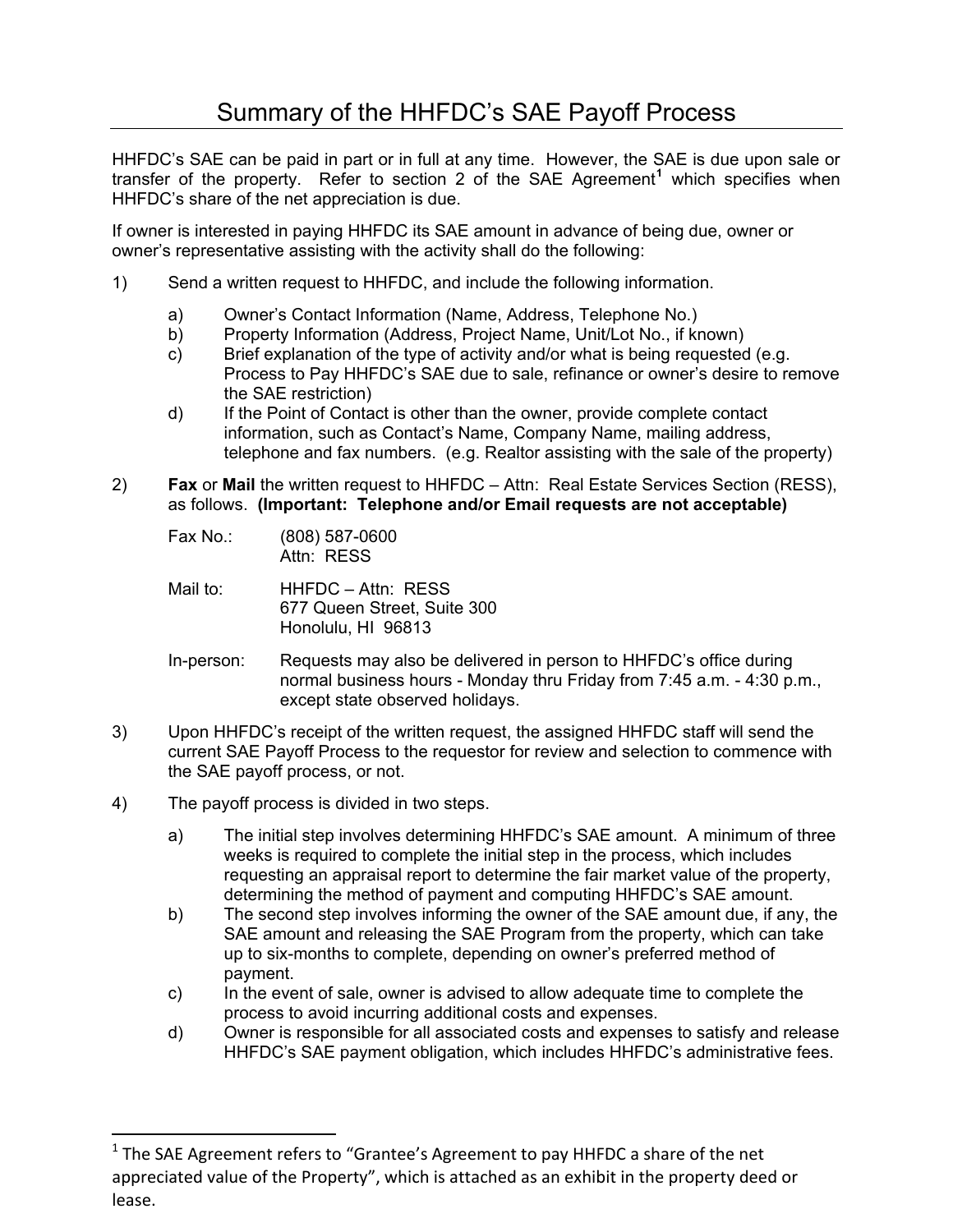Summary of SAE Payoff Process August 2011 Page 2

- 5) HHFDC's Method of Computation
	- a) HHFDC will compute the SAE amount due as follows:

Fair Market Value of the Property (by appraisal) (Minus) Original Base Purchase Price Equals: Net Appreciation

Net Appreciation Multiplied by HHFDC's Percent Share (listed in the SAE Agreement) Equals: HHFDC's SAE Amount

- b) Refer to section 1-F of the SAE Agreement for the meaning of "Net Appreciation" and also section 3 for an explanation of how the Net Appreciation is determined.
- c) If the SAE payment will be paid from the proceeds of the sale of the property and allowable closing costs are included in the meaning of the net appreciation, HHFDC will compute the SAE amount following the sample computation method listed in Exhibit A.
- d) HHFDC will refer to the SAE Agreement exhibit in the deed or lease to compute the amount due to HHFDC for its SAE.

*The information contained herein is for informational purposes only.* 

*Owner is advised to review the SAE Agreement, which is attached as an exhibit in the property deed or lease, for further information to satisfy HHFDC's SAE payment obligation. Owner may call HHFDC after reading the SAE Agreement at (808) 587-0511 for clarification, if necessary.* 

*HHFDC will provide the requestor with the detailed requirements upon submittal of a written request as stated above.*